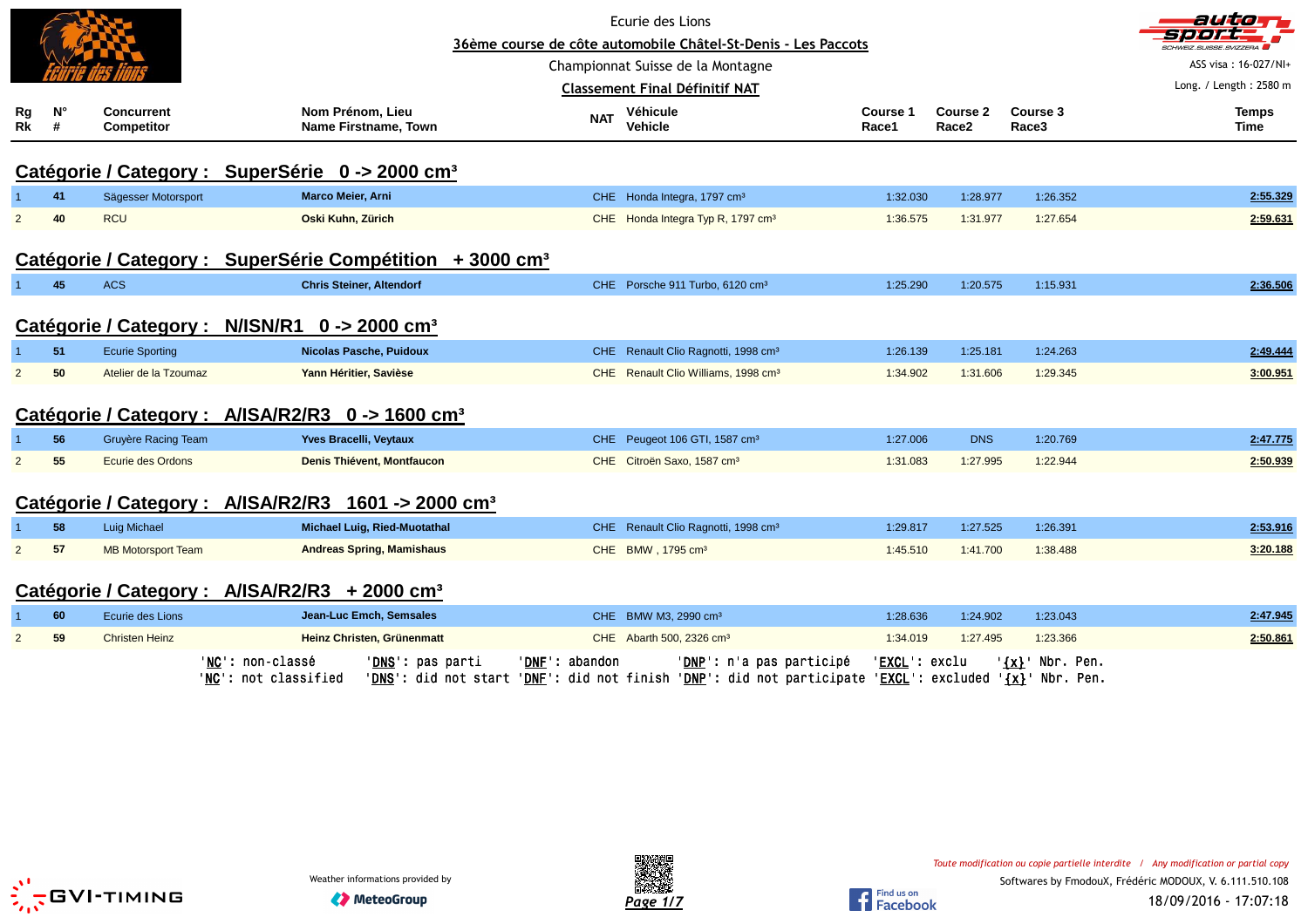|                                                                   |                  |                                        |                                                                    |            | Ecurie des Lions<br>36ème course de côte automobile Châtel-St-Denis - Les Paccots |                          |                               |                   | autiom<br><b>SCHWEIZ SUISSE SVIZZERA</b> |
|-------------------------------------------------------------------|------------------|----------------------------------------|--------------------------------------------------------------------|------------|-----------------------------------------------------------------------------------|--------------------------|-------------------------------|-------------------|------------------------------------------|
|                                                                   |                  |                                        |                                                                    |            | Championnat Suisse de la Montagne                                                 |                          |                               |                   | ASS visa: 16-027/NI+                     |
|                                                                   |                  |                                        |                                                                    |            | <b>Classement Final Définitif NAT</b>                                             |                          |                               |                   | Long. / Length: 2580 m                   |
| Rg<br>Rk                                                          | $N^{\circ}$<br># | <b>Concurrent</b><br><b>Competitor</b> | Nom Prénom, Lieu<br><b>Name Firstname, Town</b>                    | <b>NAT</b> | Véhicule<br>Vehicle                                                               | <b>Course 1</b><br>Race1 | Course 2<br>Race <sub>2</sub> | Course 3<br>Race3 | <b>Temps</b><br>Time                     |
|                                                                   |                  |                                        | Catégorie / Category : Historic 0 -> 1400 cm <sup>3</sup>          |            |                                                                                   |                          |                               |                   |                                          |
| 1 <sup>1</sup>                                                    | 65               | <b>SHRT</b>                            | <b>Walter Pauli, Murten</b>                                        |            | CHE Alpine A110 1300S, 1296 cm <sup>3</sup>                                       | 1:32.060                 | 1:30.979                      | 1:26.612          | 2:57.591                                 |
|                                                                   |                  |                                        | Catégorie / Category : Historic 1401 -> 2000 cm <sup>3</sup>       |            |                                                                                   |                          |                               |                   |                                          |
|                                                                   | 67               | <b>Girard Maurice</b>                  | <b>Maurice Girard, Rue</b>                                         |            | CHE BMW 320, 1990 cm <sup>3</sup>                                                 | 1:24.455                 | 1:21.635                      | 1:17.229          | 2:38.864                                 |
| $\overline{2}$                                                    | 66               | <b>Ecurie Sporting</b>                 | <b>Heribert Baeriswyl, Tafers</b>                                  |            | CHE Alpine Renault A310, 1860 cm <sup>3</sup>                                     | 1:32.216                 | 1:30.163                      | 1:27.035          | 2:57.198                                 |
|                                                                   |                  |                                        | Catégorie / Category : Historic + 2000 cm <sup>3</sup>             |            |                                                                                   |                          |                               |                   |                                          |
| 1.                                                                | 68               | <b>SHRT</b>                            | Nicolas Bührer, Bienne                                             |            | CHE BMW M1 Groupe 4, 3498 cm <sup>3</sup>                                         | 1:21.482                 | 1:21.062                      | 1:16.691          | 2:37.753                                 |
|                                                                   |                  |                                        | Catégorie / Category : Historic Competition + 3000 cm <sup>3</sup> |            |                                                                                   |                          |                               |                   |                                          |
| $1 -$                                                             | 70               | Orpa Scuderia Buandra Hist. Racing     | <b>Andreas Burkart, Rain</b>                                       |            | CHE Formel Ford Indy Monoposto, 3958 cm <sup>3</sup>                              | 2:03.215                 | 1:59.530                      | 1:54.344          | 3:53.874                                 |
|                                                                   |                  | Catégorie / Category :                 | Porsche Cup Swiss + 3500 cm <sup>3</sup>                           |            |                                                                                   |                          |                               |                   |                                          |
| $\bullet$                                                         | 75               | Porsche Cup Suisse                     | Jacques Heger, Semsales                                            |            | CHE Porsche 911 GT3, 3600 cm <sup>3</sup>                                         | 1:30.984                 | 1:26.919                      | 1:23.014          | 2:49.933                                 |
|                                                                   |                  | Catégorie / Category :                 | InterSwiss $0 \rightarrow 1400 \text{ cm}^3$                       |            |                                                                                   |                          |                               |                   |                                          |
|                                                                   | 81               | MST-Zentralschweiz                     | Stefan Schöpfer, Escholzmatt                                       |            | CHE Audi 50, 1398 cm <sup>3</sup>                                                 | 1:28.000                 | 1:25.467                      | 1:21.328          | 2:46.795                                 |
| 2                                                                 | 80               | <b>Equipe Bernoise</b>                 | <b>Mark Husistein, Lyss</b>                                        |            | CHE Toyota Yaris, 1299 cm <sup>3</sup>                                            | 1:33.101                 | 1:32.716                      | 1:30.220          | 3:02.936                                 |
|                                                                   | 82               | <b>Equipe Bernoise</b>                 | Hans Ulrich Mathys, Grünenmatt                                     |            | CHE Fiat Uno, 1398 cm <sup>3</sup>                                                | <b>DNP</b>               | <b>DNP</b>                    | <b>DNP</b>        | $\sim$ $-$                               |
| InterSwiss $1401 \div 1600 \text{ cm}^3$<br>Catégorie / Category: |                  |                                        |                                                                    |            |                                                                                   |                          |                               |                   |                                          |
| $\mathbf{1}$                                                      | 92               | <b>MB Motorsport Team</b>              | Martin Bürki, Uetendorf                                            |            | CHE MB Polo, 1600 cm <sup>3</sup>                                                 | 1:18.257                 | 1:13.999                      | 1:13.234          | 2:27.233                                 |
| $\overline{2}$                                                    | 89               | MST-Zentralschweiz                     | <b>Stephan Burri, Milken</b>                                       |            | CHE VW Polo, 1600 cm <sup>3</sup>                                                 | 1:17.555                 | 1:16.094                      | 1:14.572          | 2:30.666                                 |
| 3                                                                 | 90               | <b>Equipe Bernoise</b>                 | <b>Andreas Lanz, Maur</b>                                          |            | CHE Toyota Corolla AE86, 1600 cm <sup>3</sup>                                     | 1:22.007                 | 1:21.800                      | 1:17.260          | 2:39.060                                 |
| $\overline{4}$                                                    | 91               | <b>Equipe Bernoise</b>                 | <b>Werner Rohr, Teufenthal</b>                                     |            | CHE Toyota Corolla AE86, 1600 cm <sup>3</sup>                                     | 1:23.827                 | 1:21.161                      | 1:18.325          | 2:39.486                                 |
| $5\phantom{.0}$                                                   | 88               | <b>RCU</b>                             | Beat Halbheer, Oberhallau                                          |            | CHE Citroën, 1599 cm <sup>3</sup>                                                 | 1:29.021                 | 1:21.241                      | 1:20.203          | 2:41.444                                 |
| 6                                                                 | 86               | MST-Zentralschweiz                     | Ruedi Schmid, Brittnau                                             |            | CHE VW Golf 16V Lisa, 1598 cm <sup>3</sup>                                        | 1:25.668                 | 1:25.217                      | 1:20.934          | 2:46.151                                 |



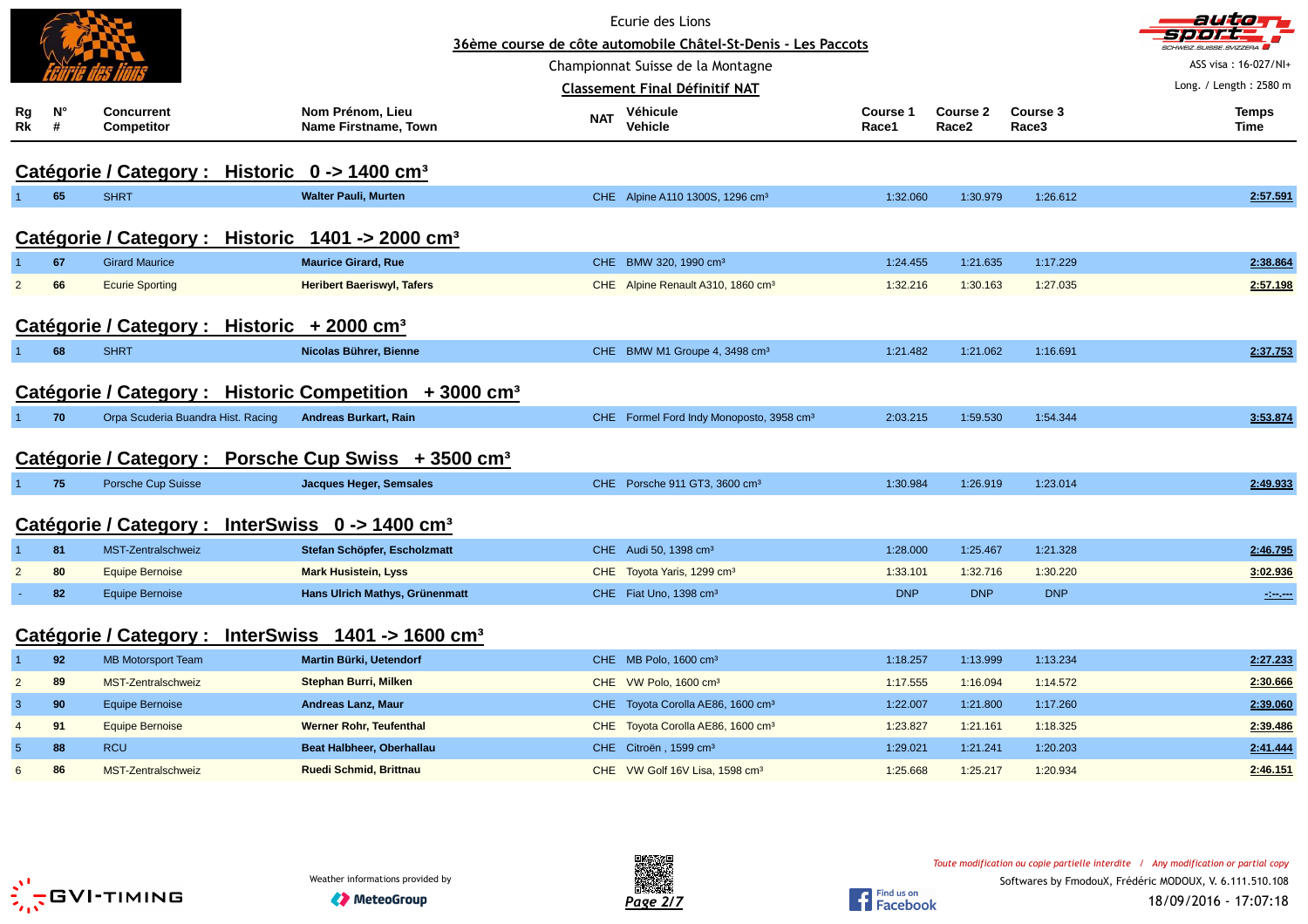|             |       |                                        | 36ème course de côte automobile Châtel-St-Denis - Les Paccots                                                                                       | autott<br>sport.<br>SCHWEIZ SUISSE SVIZZERA               |                                                                                                                                                                                                        |                        |  |  |  |  |
|-------------|-------|----------------------------------------|-----------------------------------------------------------------------------------------------------------------------------------------------------|-----------------------------------------------------------|--------------------------------------------------------------------------------------------------------------------------------------------------------------------------------------------------------|------------------------|--|--|--|--|
|             |       |                                        |                                                                                                                                                     | Championnat Suisse de la Montagne                         |                                                                                                                                                                                                        |                        |  |  |  |  |
|             |       |                                        |                                                                                                                                                     | <b>Classement Final Définitif NAT</b>                     |                                                                                                                                                                                                        | Long. / Length: 2580 m |  |  |  |  |
| <b>Rk</b> # | Rg N° | <b>Concurrent</b><br><b>Competitor</b> | Véhicule<br>Nom Prénom, Lieu<br>Course 3<br>Course 2<br><b>Course 1</b><br><b>NAT</b><br>Vehicle<br>Name Firstname, Town<br>Race2<br>Race1<br>Race3 |                                                           |                                                                                                                                                                                                        |                        |  |  |  |  |
|             |       |                                        | 'NC': non-classé<br>' <b>DNS</b> ': pas parti<br>'NC': not classified                                                                               | ' <mark>DNP</mark> ': n'a pas participé<br>'DNF': abandon | ' <b>EXCL</b> ': exclu<br>'{x}' Nbr. Pen.<br>' <mark>DNS</mark> ': did not start ' <u>DNF</u> ': did not finish ' <u>DNP</u> ': did not participate ' <u>EXCL</u> ': excluded ' <u>{x}</u> ' Nbr. Pen. |                        |  |  |  |  |





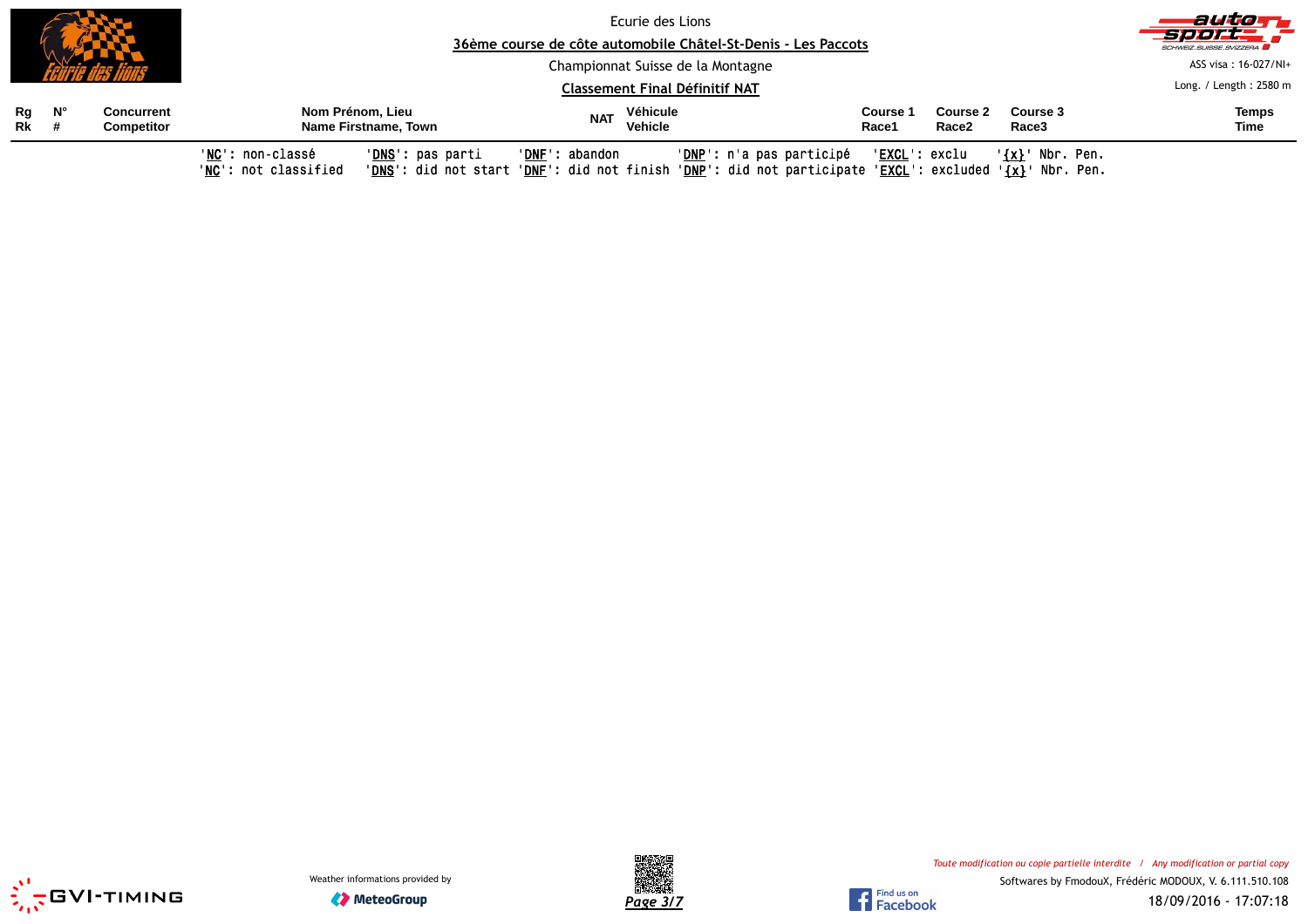|                      |                  |                                        |                                                                             |                | Ecurie des Lions<br>36ème course de côte automobile Châtel-St-Denis - Les Paccots                 |                   |                               |                                              | autionn                |
|----------------------|------------------|----------------------------------------|-----------------------------------------------------------------------------|----------------|---------------------------------------------------------------------------------------------------|-------------------|-------------------------------|----------------------------------------------|------------------------|
|                      |                  |                                        |                                                                             |                | Championnat Suisse de la Montagne                                                                 |                   |                               |                                              | ASS visa: 16-027/NI+   |
|                      |                  |                                        |                                                                             |                | <b>Classement Final Définitif NAT</b>                                                             |                   |                               |                                              | Long. / Length: 2580 m |
| Rg<br>R <sub>k</sub> | $N^{\circ}$<br># | <b>Concurrent</b><br><b>Competitor</b> | Nom Prénom, Lieu<br>Name Firstname, Town                                    | <b>NAT</b>     | Véhicule<br>Vehicle                                                                               | Course 1<br>Race1 | Course 2<br>Race <sub>2</sub> | Course 3<br>Race3                            | <b>Temps</b><br>Time   |
| $\overline{7}$       | 85               | Autersa Racing                         | <b>Roland Zihlmann, Malters</b>                                             |                | CHE VW Golf 1, 1598 cm <sup>3</sup>                                                               | 1:28.820          | 1:26.025                      | 1:23.064                                     | 2:49.089               |
|                      |                  | Catégorie / Category :                 | InterSwiss $1601 \div 2000$ cm <sup>3</sup>                                 |                |                                                                                                   |                   |                               |                                              |                        |
|                      | 101              | Ecurie des Ordons                      | <b>Patrick Vallat, Bure</b>                                                 |                | CHE VW Golf, 1998 cm <sup>3</sup>                                                                 | 1:17.222          | 1:16.356                      | 1:15.012                                     | 2:31.368               |
| $\overline{2}$       | 104              | <b>Racing Club Airbag</b>              | Sergio Kuhn, Illnau                                                         |                | CHE Peugeot 206 RC, 1997 cm <sup>3</sup>                                                          | 1:17.804          | 1:17.467                      | 1:16.376                                     | 2:33.843               |
| 3                    | 103              | <b>ACS</b>                             | Patrick Hedinger, Wilchingen                                                |                | CHE Peugeot 205 GTI, 1998 cm <sup>3</sup>                                                         | 1:18.949          | 1:18.497                      | 1:15.807                                     | 2:34.304               |
| $\overline{4}$       | 106              | <b>RCU</b>                             | Jürg Ochsner, Oberhallau                                                    |                | CHE Opel Kadett C, 1998 cm <sup>3</sup>                                                           | 1:20.440          | 1:18.639                      | 1:18.370                                     | 2:37.009               |
| 5 <sub>5</sub>       | 100              | Ecurie des Ordons                      | Yann Schorderet, Bure                                                       |                | CHE VW Golf, 1998 cm <sup>3</sup>                                                                 | 1:21.748          | 1:19.540                      | 1:17.854                                     | 2:37.394               |
| 6                    | 98               | <b>Racing Club Airbag</b>              | Thierry Eggertswyler, St. Silvester                                         |                | CHE Peugeot 405 Mi16, 1997 cm <sup>3</sup>                                                        | 1:25.104          | 1:21.259                      | 1:18.030                                     | 2:39.289               |
| 7                    | 97               | Racing Club Airbag                     | <b>Markus Hollenstein, Holderbank</b>                                       |                | CHE VW Golf 16V, 1984 cm <sup>3</sup>                                                             | 1:21.094          | 1:20.450                      | 1:19.861                                     | 2:40.311               |
| 8                    | 95               | Sägesser Motorsport                    | <b>Gilbert Meier, Rudolfstetten</b>                                         |                | CHE Honda Integra GIS, 1797 cm <sup>3</sup>                                                       | 1:24.253          | 1:22.139                      | 1:20.152                                     | 2:42.291               |
|                      |                  |                                        | Catégorie / Category : InterSwiss 2001 -> 3000 cm <sup>3</sup>              |                |                                                                                                   |                   |                               |                                              |                        |
|                      | 110              | Autersa Racing Team                    | Daniel Aeschlimann, Seftigen                                                |                | CHE Opel Kadett C, 2486 cm <sup>3</sup>                                                           | 1:21.503          | 1:19.212                      | 1:16.955                                     | 2:36.167               |
| $\overline{2}$       | 112              | MST-Zentralschweiz                     | <b>Armin Banz, Schachen</b>                                                 |                | CHE Opel Kadett C 16V, 2486 cm <sup>3</sup>                                                       | 1:30.886          | 1:24.574                      | 1:20.594                                     | 2:45.168               |
| 3                    | 113              | <b>Pillonel Yann</b>                   | Yann Pillonel, Arbaz                                                        |                | CHE BMW 325i, 2489 cm <sup>3</sup>                                                                | 1:29.503          | 1:27.793                      | 1:24.686                                     | 2:52.479               |
|                      | 111              | <b>ACFL</b>                            | <b>Harry Eberle, Buchs</b>                                                  |                | CHE Opel Kadett C, 2486 cm <sup>3</sup>                                                           | <b>DNP</b>        | <b>DNP</b>                    | <b>DNP</b>                                   | $\sim$                 |
|                      |                  | Catégorie / Category :                 | InterSwiss $+3000$ cm <sup>3</sup>                                          |                |                                                                                                   |                   |                               |                                              |                        |
|                      | 120              | All-In Racing Team                     | Frédéric Neff, Moutier                                                      |                | CHE Porsche 996 Cup, 3998 cm <sup>3</sup>                                                         | 1:14.122          | 1:10.562                      | 1:09.040                                     | 2:19.602               |
| 2                    | 119              | Nicolas Gérard                         | Gérard Nicolas, Forel                                                       |                | CHE Ford Escort Cosworth, 3390 cm <sup>3</sup>                                                    | 1:15.235          | 1:12.990                      | 1:10.418                                     | 2:23.408               |
| 3                    | 118              | Pfefferlé Alain                        | Alain Pfefferlé, Anzère                                                     |                | CHE Porsche 935 Turbo, 4990 cm <sup>3</sup>                                                       | 1:23.606          | 1:19.290                      | 1:13.000                                     | 2:32.290               |
| $\overline{4}$       | 117              | Porsche Sport Cup Suisse               | Alexandre Comby, La Chaux-de-Fonds                                          |                | CHE Porsche 934/5, 4774 cm <sup>3</sup>                                                           | 1:23.047          | 1:21.410                      | 1:15.903                                     | 2:37.313               |
| 5                    | 116              | <b>Ecurie Performance</b>              | Jean-Romain Cretegny, Romanel-s/Morges                                      |                | CHE Subaru Impreza Gt, 3400 cm <sup>3</sup>                                                       | 1:25.573          | 1:24.455                      | 1:22.962                                     | 2:47.417               |
|                      |                  |                                        | 'NC': non-classé<br>'DNS': pas parti<br>' <mark>NC</mark> ': not classified | 'DNF': abandon | 'DNP': n'a pas participé<br>'DNS': did not start 'DNF': did not finish 'DNP': did not participate | 'EXCL': exclu     | 'EXCL': excluded              | '{x}' Nbr. Pen.<br>$\frac{1}{2}$ / Nbr. Pen. |                        |





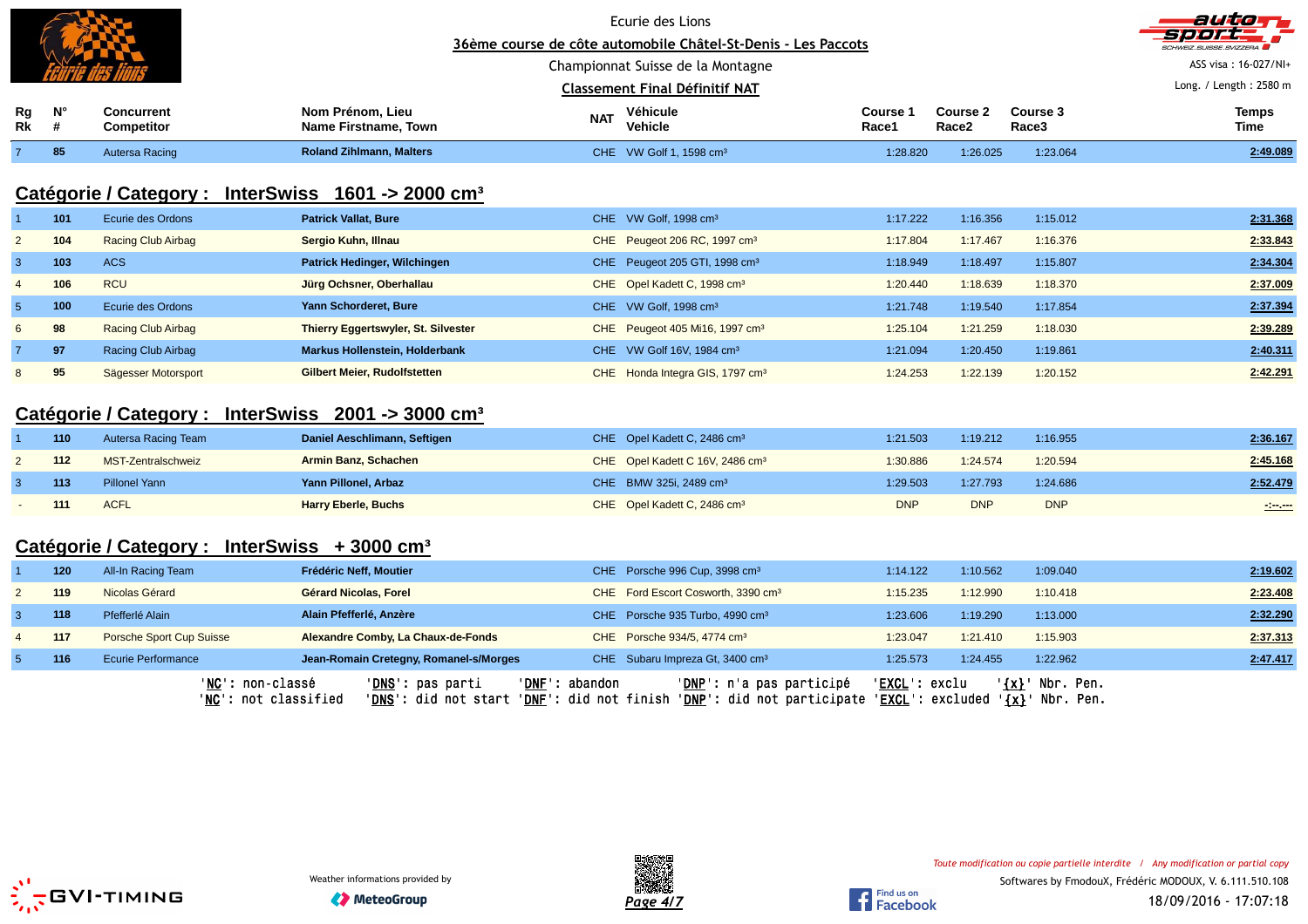|                 |         |                                                     |                                                                                               |                                   | Ecurie des Lions<br>36ème course de côte automobile Châtel-St-Denis - Les Paccots                                                  |                        |                        |                         | aution<br>7.         |
|-----------------|---------|-----------------------------------------------------|-----------------------------------------------------------------------------------------------|-----------------------------------|------------------------------------------------------------------------------------------------------------------------------------|------------------------|------------------------|-------------------------|----------------------|
|                 |         |                                                     |                                                                                               | Championnat Suisse de la Montagne | ASS visa: 16-027/NI+                                                                                                               |                        |                        |                         |                      |
|                 |         |                                                     |                                                                                               |                                   | <b>Classement Final Définitif NAT</b>                                                                                              |                        | Long. / Length: 2580 m |                         |                      |
| Rg<br>Rk        | N°<br># | <b>Concurrent</b><br><b>Competitor</b>              | Nom Prénom, Lieu<br>Name Firstname, Town                                                      | <b>NAT</b>                        | Véhicule<br><b>Vehicle</b>                                                                                                         | Course 1<br>Race1      | Course 2<br>Race2      | Course 3<br>Race3       | <b>Temps</b><br>Time |
|                 |         | Catégorie / Category : E1 0 -> 1600 cm <sup>3</sup> |                                                                                               |                                   |                                                                                                                                    |                        |                        |                         |                      |
|                 | 129     | <b>Murisier Pierre</b>                              | Pierre Murisier, Chapelle (Glâne)                                                             |                                   | CHE Peugeot 106 hybride, 1587 cm <sup>3</sup>                                                                                      | 1:20.158               | 1:17.750               | 1:16.602                | 2:34.352             |
| $\overline{2}$  | 128     | <b>ACS</b>                                          | <b>Michael Kuster, Muntelier</b>                                                              |                                   | CHE Alfa Romeo Sprint, 1598 cm <sup>3</sup>                                                                                        | 1:26.147               | 1:21.689               | 1:18.382                | 2:40.071             |
| $\mathbf{3}$    | 125     | <b>ACS</b>                                          | Ole Raemy, Brünisried                                                                         |                                   | CHE Lada Samara, 1587 cm <sup>3</sup>                                                                                              | 1:26.039               | 1:26.687               | <b>DNS</b>              | 2:52.726             |
| $\overline{4}$  | 126     | <b>MB Motorsport Team</b>                           | <b>Heinz Gfeller, Noflen</b>                                                                  |                                   | CHE Ford Fiesta ST, 1596 cm <sup>3</sup>                                                                                           | 1:28.819               | 1:29.722               | 1:29.802                | 2:58.541             |
|                 |         |                                                     | Catégorie / Category : E1 1601 -> 2000 cm <sup>3</sup>                                        |                                   |                                                                                                                                    |                        |                        |                         |                      |
|                 | 143     | <b>Equipe Bernoise</b>                              | Danny Krieg, Altendorf                                                                        |                                   | CHE Audi A4 STW, 1997 cm <sup>3</sup>                                                                                              | 1:18.209               | 1:12.395               | 1:11.978                | 2:24.373             |
| $\overline{2}$  | 141     | Ecurie des Ordons                                   | <b>Fabien Houlmann, Montmelon</b>                                                             |                                   | CHE Peugeot 205, 2000 cm <sup>3</sup>                                                                                              | 1:17.394               | 1:15.054               | 1:14.153                | 2:29.207             |
| $\overline{3}$  | 135     | <b>MB Motorsport Team</b>                           | <b>Ruedi Fuhrer, Brienz</b>                                                                   |                                   | CHE Honda CRX F20, 1997 cm <sup>3</sup>                                                                                            | 1:18.038               | 1:15.195               | 1:14.733                | 2:29.928             |
| $\overline{4}$  | 142     | <b>Ecurie Sporting</b>                              | Jonas Magnin, Neyruz                                                                          |                                   | CHE Honda Civic Rikli Motorsport, 1998 cm <sup>3</sup>                                                                             | 1:18.316               | 1:16.393               | 1:14.473                | 2:30.866             |
| $5\overline{5}$ | 139     | Gruyère Racing Team                                 | Hervé Villoz, Sorens                                                                          |                                   | CHE Renault Clio RS EVO, 1998 cm <sup>3</sup>                                                                                      | 1:17.776               | 1:16.643               | 1:14.719                | 2:31.362             |
| 6               | 137     | <b>Ecurie Basilisk</b>                              | Frédéric Leuenberger, Buus                                                                    |                                   | CHE Renault Clio RS, 1998 cm <sup>3</sup>                                                                                          | 1:20.156               | 1:18.430               | 1:18.383                | 2:36.813             |
| $\overline{7}$  | 136     | <b>RCU</b>                                          | <b>Erwin Spiess, Heiden</b>                                                                   |                                   | CHE Renault Clio RS, 1998 cm <sup>3</sup>                                                                                          | 1:22.148               | 1:20.948               | 1:19.389                | 2:40.337             |
|                 | 140     | <b>Ecurie 13 Etoiles</b>                            | <b>Eddy Tapparel, Montana</b>                                                                 |                                   | CHE Opel Kadett C City, 2000 cm <sup>3</sup>                                                                                       | <b>DNP</b>             | <b>DNP</b>             | <b>DNP</b>              | $\sim$               |
|                 |         |                                                     | Catégorie / Category : $E1$ 2001 -> 3000 cm <sup>3</sup>                                      |                                   |                                                                                                                                    |                        |                        |                         |                      |
| -1              | 150     | Ecurie des Ordons                                   | <b>Bertrand Favre, Courfaivre</b>                                                             |                                   | CHE BMW E30, 2990 cm <sup>3</sup>                                                                                                  | 1:17.128               | 1:15.668               | 1:15.301                | 2:30.969             |
| $\overline{2}$  | 145     | Ecurie des Lions                                    | <b>Benjamin Nicole, St-Martin</b>                                                             |                                   | CHE BMW 2002ti, 2301 cm <sup>3</sup>                                                                                               | 1:16.812               | 1:17.769               | 1:16.881                | 2:33.693             |
| $\overline{3}$  | 146     | All-In Racing Team                                  | Etienne Beyeler, La Chaux                                                                     |                                   | CHE Opel Ascona B, 2486 cm <sup>3</sup>                                                                                            | 1:22.123               | 1:18.825               | 1:16.993                | 2:35.818             |
| $\overline{4}$  | 149     | <b>Ecurie 13 Etoiles</b>                            | <b>Lionel Bovier, Vex</b>                                                                     |                                   | CHE BMW 325i e30, 2990 cm <sup>3</sup>                                                                                             | 1:29.299               | 1:23.742               | 1:20.955                | 2:44.697             |
| $5\phantom{.0}$ | 148     | <b>Racing Club Airbag</b>                           | Roger Geck, Rafz                                                                              |                                   | CHE BMW E30, 2497 cm <sup>3</sup>                                                                                                  | 1:42.454               | 1:39.251               | 1:34.922                | 3:14.173             |
|                 |         |                                                     | Catégorie / Category : E1 3001 -> 3500 cm <sup>3</sup>                                        |                                   |                                                                                                                                    |                        |                        |                         |                      |
|                 | 160     | <b>Equipe Bernoise</b>                              | Reto Meisel, Leuggern                                                                         |                                   | CHE Mercedes SLK340, 3400 cm <sup>3</sup>                                                                                          | 1:09.474               | 1:07.075               | 1:05.207                | 2:12.282             |
| $\overline{2}$  | 156     | Squadra Corse Quadrifoglio                          | Daniele Bonomini, Purasca                                                                     |                                   | CHE Lancia Delta, 3390 cm <sup>3</sup>                                                                                             | 1:15.192               | 1:12.804               | 1:11.842                | 2:24.646             |
| $\mathbf{3}$    | 158     | <b>Ecurie Performance</b>                           | Julien Prével, Aubonne                                                                        |                                   | CHE Opel Astra T16, 3397 cm <sup>3</sup>                                                                                           | 1:16.583               | 1:14.197               | 1:12.854                | 2:27.051             |
| 4               | 154     | Squadra Corse Quadrifoglio                          | Mario Bertocchi, Melano                                                                       |                                   | CHE BMW E36, 3201 cm <sup>3</sup>                                                                                                  | 1:16.919               | 1:15.407               | 1:13.788                | 2:29.195             |
|                 |         |                                                     | ' <mark>NC</mark> ': non-classé<br>' <b>DNS</b> ': pas parti<br>' <u>NC</u> ': not classified | 'DNF': abandon                    | 'DNP': n'a pas participé<br>'DNS': did not start 'DNE': did not finish 'DNP': did not participate 'EXCL': excluded '{x}' Nbr. Pen. | ' <u>EXCL</u> ': exclu |                        | $\frac{1}{2}$ Nbr. Pen. |                      |



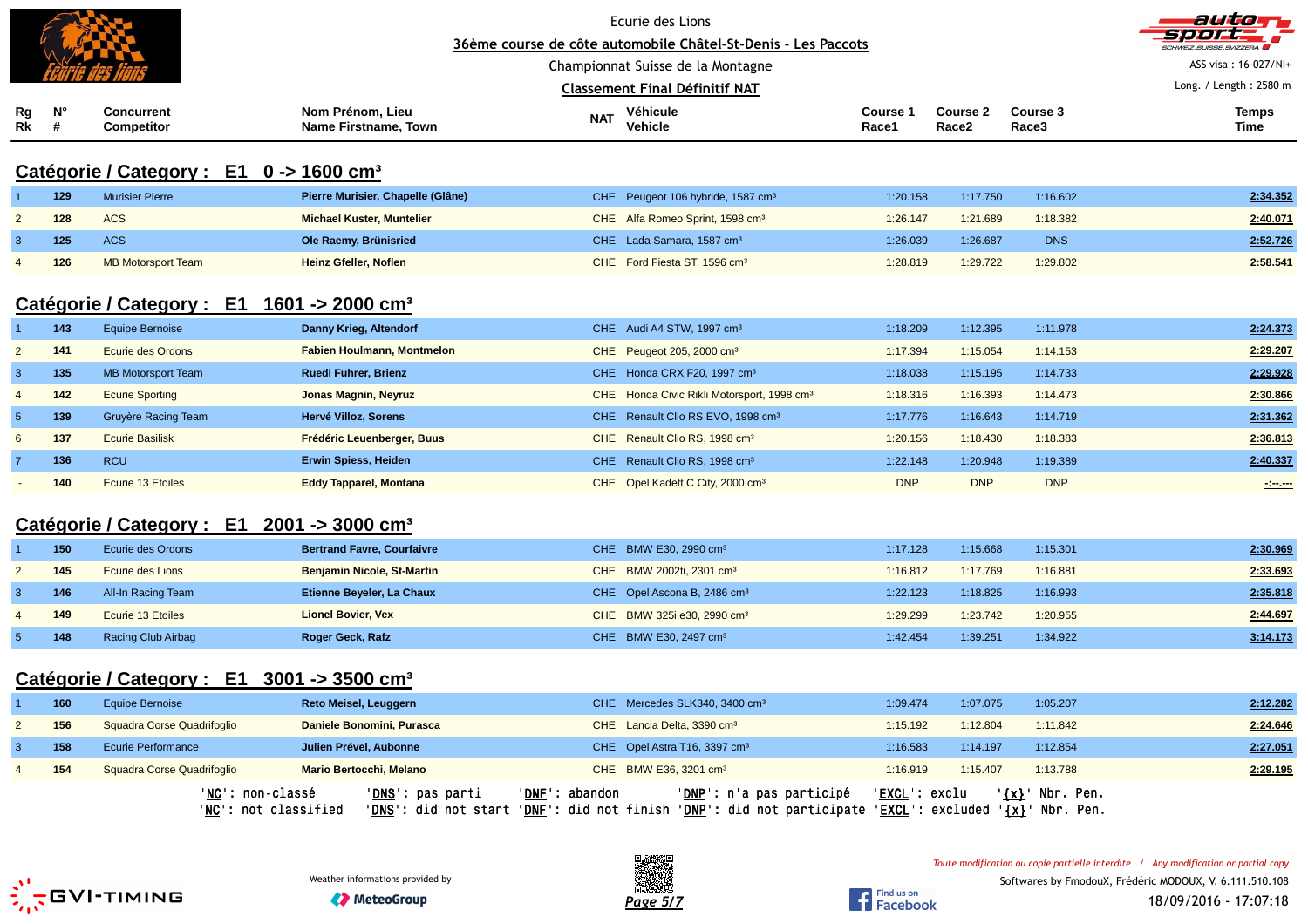|                                                  |                  |                                                               |                                                                      |            | Ecurie des Lions<br>36ème course de côte automobile Châtel-St-Denis - Les Paccots<br>Championnat Suisse de la Montagne |                      |                               |                      | auto<br>ASS visa: 16-027/NI+    |
|--------------------------------------------------|------------------|---------------------------------------------------------------|----------------------------------------------------------------------|------------|------------------------------------------------------------------------------------------------------------------------|----------------------|-------------------------------|----------------------|---------------------------------|
|                                                  |                  |                                                               |                                                                      |            | <b>Classement Final Définitif NAT</b>                                                                                  |                      |                               |                      | Long. / Length: 2580 m          |
| Rg<br>$R\bar{k}$                                 | $N^{\circ}$<br># | <b>Concurrent</b><br>Competitor                               | Nom Prénom, Lieu<br>Name Firstname, Town                             | <b>NAT</b> | Véhicule<br><b>Vehicle</b>                                                                                             | Course 1<br>Race1    | Course 2<br>Race <sub>2</sub> | Course 3<br>Race3    | <b>Temps</b><br>Time            |
| $\sqrt{5}$                                       | 155              | <b>Ecurie Sporting</b>                                        | <b>Fabrice Winiger, Grolley</b>                                      |            | CHE Seat Cup Racer, 3373 cm <sup>3</sup>                                                                               | 1:20.941             | 1:16.937                      | 1:15.073             | 2:32.010                        |
| 6                                                | 159              | <b>Ecurie du Nord</b>                                         | <b>Cédric Milliquet, Pully</b>                                       |            | CHE Mitsubishi EVO VI, 3400 cm <sup>3</sup>                                                                            | 1:31.295             | 1:22.953                      | 1:18.815             | 2:41.768                        |
| $\overline{7}$                                   | 157              | Atelier de la Tzoumaz                                         | Alex Métroz, Orsières                                                |            | CHE Ford Sierra Cosworth, 3390 cm <sup>3</sup>                                                                         | 1:31.701             | 1:27.234                      | 1:25.366             | 2:52.600                        |
| 8                                                | 153              | Atelier de la Tzoumaz                                         | Frédéric Bonvin, Crans-Montana                                       |            | CHE BMW M3, 3201 cm <sup>3</sup>                                                                                       | 1:32.212             | 1:26.977                      | <b>DNS</b>           | 2:59.189                        |
| Catégorie / Category : E1 + 3500 cm <sup>3</sup> |                  |                                                               |                                                                      |            |                                                                                                                        |                      |                               |                      |                                 |
| $\overline{1}$<br>$\overline{2}$                 | 169<br>166       | <b>ACS</b><br><b>Ecurie Sporting</b>                          | Romeo Nüssli, Tägeri                                                 |            | CHE Ford Escort Cosworth, 3910 cm <sup>3</sup>                                                                         | 1:09.491<br>1:20.099 | 1:07.377<br>1:14.142          | 1:05.684<br>1:13.658 | 2:13.061<br>2:27.800            |
| $\mathbf{3}$                                     | 168              | <b>ACS</b>                                                    | <b>Richard Winiger, Nierlet-les-Bois</b><br>Albin Mächler, Wangen SZ |            | CHE Porsche GT3 Cup, 3800 cm <sup>3</sup><br>CHE BMW M2, 5064 cm <sup>3</sup>                                          | 1:20.196             | 1:16.221                      | 1:12.595             | 2:28.816                        |
| $\overline{4}$                                   | 164              | Racing Club Airbag                                            | Dany Kistler, Fisibach                                               |            | CHE Audi RS2 Quattro, 3782 cm <sup>3</sup>                                                                             | 1:21.431             | 1:17.633                      | 1:16.829             | 2:34.462                        |
| $5\phantom{.0}$                                  | 163              | Ecurie des Lions                                              | Bertrand Millasson, Mt-Pèlerin                                       |            |                                                                                                                        | 1:25.874             | 1:18.175                      | 1:17.399             | 2:35.574                        |
| 6                                                | 162              | Squadra Corse Quadrifoglio                                    | Aramis Cereghetti, Lopagno                                           |            | CHE Porsche GT3 Cup, 3600 cm <sup>3</sup><br>CHE BMW M5 e34, 3535 cm <sup>3</sup>                                      | 1:18.614             | 1:17.168                      | <b>DNF</b>           | 2:35.782                        |
|                                                  | 167              | <b>ACS</b>                                                    | <b>Aristide Rebord, Les Valettes</b>                                 |            | CHE BMW M3 GT4, 3999 cm <sup>3</sup>                                                                                   | <b>DNP</b>           | <b>DNP</b>                    | <b>DNP</b>           | $\mathcal{L}=\mathcal{L}$       |
|                                                  |                  | Catégorie / Category : E2 SportCars 0 -> 1600 cm <sup>3</sup> |                                                                      |            |                                                                                                                        |                      |                               |                      |                                 |
|                                                  | 2 <sup>2</sup>   | <b>Gruyère Racing Team</b>                                    | Yannick Von Siebenthal, Aigle                                        |            | CHE Jema Evo, 998 cm <sup>3</sup>                                                                                      | <b>DNP</b>           | <b>DNP</b>                    | <b>DNP</b>           | $\frac{1}{2}$ and $\frac{1}{2}$ |
|                                                  |                  |                                                               | Catégorie / Category : E2 SportCars 1601 -> 3000 cm <sup>3</sup>     |            |                                                                                                                        |                      |                               |                      |                                 |
|                                                  | 8                | <b>Equipe Bernoise</b>                                        | Marcel Steiner, Oberdiessbach                                        |            | CHE LobArt LA01/Mugen, 3000 cm <sup>3</sup>                                                                            | 1:07.360             | 1:07.053                      | 1:04.413             | 2:11.466                        |
| 2                                                | 6                | Ecurie 13 Etoiles                                             | Jean-Pierre Bovier, Vex                                              |            | CHE Osella BMW, 3000 cm <sup>3</sup>                                                                                   | 1:22.827             | 1:18.273                      | 1:13.273             | 2:31.546                        |
|                                                  | $\overline{7}$   | <b>ASA Luronne</b>                                            | Xavier Vermeille, Le Bémont                                          |            | FRA Norma M 20 F BMW, 2998 cm <sup>3</sup>                                                                             | <b>DNP</b>           | <b>DNP</b>                    | <b>DNP</b>           | $\sim$ $\sim$                   |
|                                                  |                  |                                                               | Catégorie / Category : E2 SingleSeater 0 -> 2000 cm <sup>3</sup>     |            |                                                                                                                        |                      |                               |                      |                                 |
| 1                                                | 18               | <b>Ecurie Fun Racing</b>                                      | Joël Grand, Sierre                                                   |            | CHE Formula Master, 1998 cm <sup>3</sup>                                                                               | 1:11.255             | 1:07.556                      | 1:05.190             | 2:12.746                        |
| $\overline{2}$                                   | 17               | <b>Bödeli Racing Club</b>                                     | <b>Christian Balmer, Wilderswil</b>                                  |            | CHE Tatuus FM, 2000 cm <sup>3</sup>                                                                                    | 1:12.261             | 1:09.237                      | 1:04.826             | 2:14.063                        |
| 3                                                | 11               | Ecurie des Ordons                                             | Frédéric Fleury, Châtelat                                            |            | CHE Tatuus FR, 2000 cm <sup>3</sup>                                                                                    | 1:17.078             | 1:11.799                      | 1:10.408             | 2:22.207                        |
| $\overline{4}$                                   | 12               | <b>ACS</b>                                                    | <b>Robin Faustini, Suhr</b>                                          |            | CHE Tatuus FR, 2000 cm <sup>3</sup>                                                                                    | 1:14.067             | 1:11.896                      | 1:10.580             | 2:22.476                        |

'<u>NC</u>': non-classé '<u>DNS</u>': pas parti '<u>DNF</u>': abandon '<u>DNP</u>': n'a pas participé '<u>EXCL</u>': exclu '<u>{x}</u>' Nbr. Pen.<br>'<u>NC</u>': not classified '<u>DNS</u>': did not start '<u>DNF</u>': did not finish '<u>DNP</u>': did not par

Find us on<br>Facebook